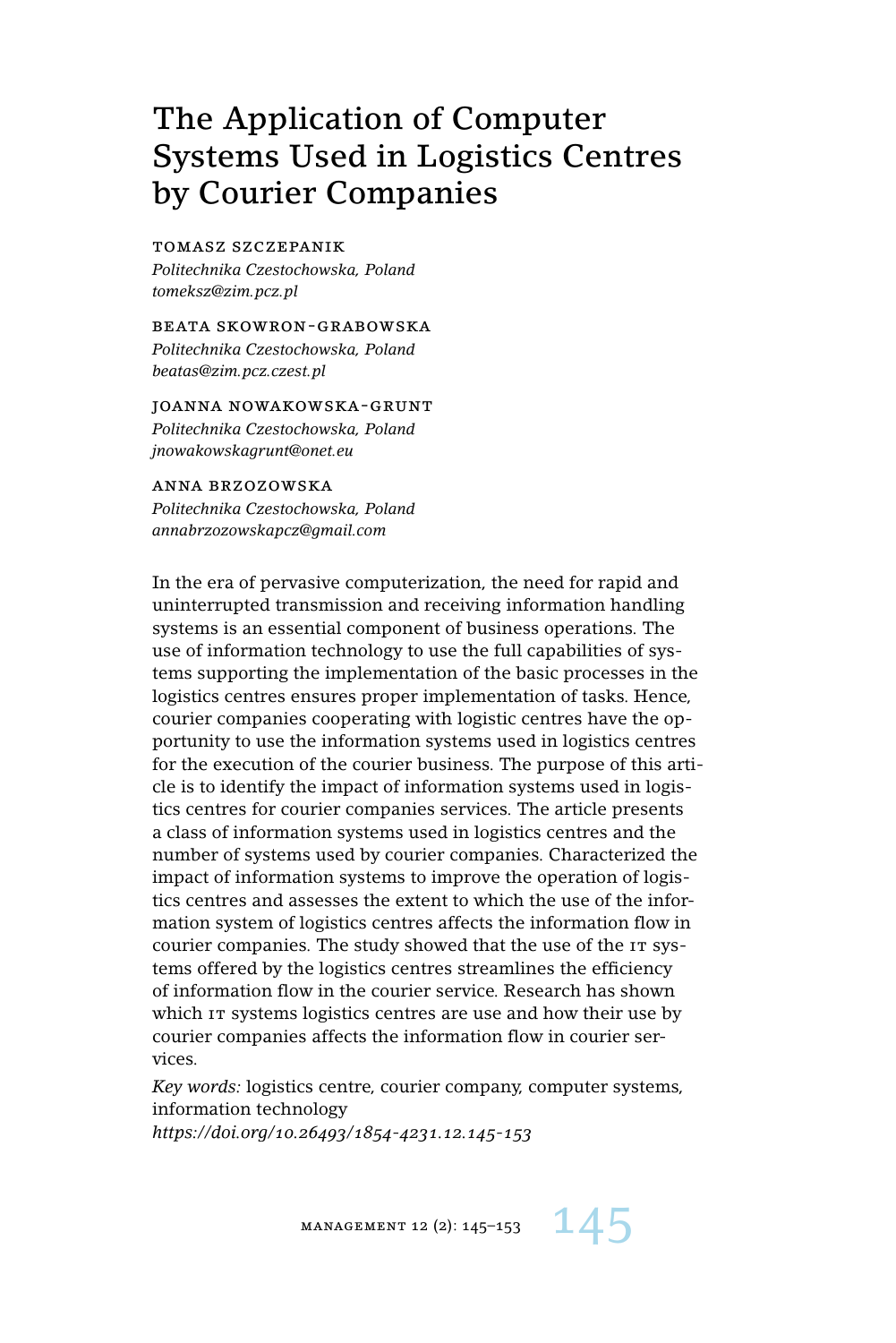### **Introduction**

Technological advancement has an impact on all domains of social life by creating opportunities previously unavailable and unknown (Kromer 2008, 93). Courier companies which operate in logistics centres offer new solutions to customers and communities, this way giving them new prospects and opportunities to familiarise themselves with innovative concepts and ways of using them (Kauf et al. 2016, 67). Implementing the latest technologies is both a challenge for courier companies and an opportunity for them to operate more efficiently and be of a greater interest to potential customers and business partners (Witkowski and Bakowska-Morawska 2011, 75). The introduction of new solutions in the design, construction and operation of management information systems is the key to greater efficiency of logistics operations in logistics centres (Bitkowska and Weiss 2016, 44), as well as a way to avoid the effects of the economic crisis (Kauf 2010, 2–8) or enhancing the competitiveness (Sitko-Lutek, Phusavat, and Comepa 2011, 812). These actions are the result of established strategy (Stachowicz 2006, 59).

The dynamics of technological development and its practical application can be examined on the example of IT systems that ensure the efficient functioning of courier companies.

## **Computer Systems Used in Courier Companies**

The key aspect of the courier company management is to ensure the seamless flow of information, which enables an immediate exchange of information both within the company and with the external environment, which includes local communities, suppliers, business partners and customers. The use of information systems helps transmit information during order fulfilment (Łegowik-Świącik et al. 2016, 120). The computer system may be characterised as 'an information system' (Wrycza 2010, 76) which is a set of connected elements, whose function is to process data with the use of computer technology (Grandys 2000, 49). In practice, this means a system in which information is exchanged, processed and stored mainly by computers. 'The information system used in the organisation building, providing the managing body with information necessary in management processes, is called the management information system' (Nowicki and Turek 2010, 183). Information systems are created with the use of computer technology regardless of courier company size (Kisielnicki 2009, 50).

In the beginning, the courier company designs and implements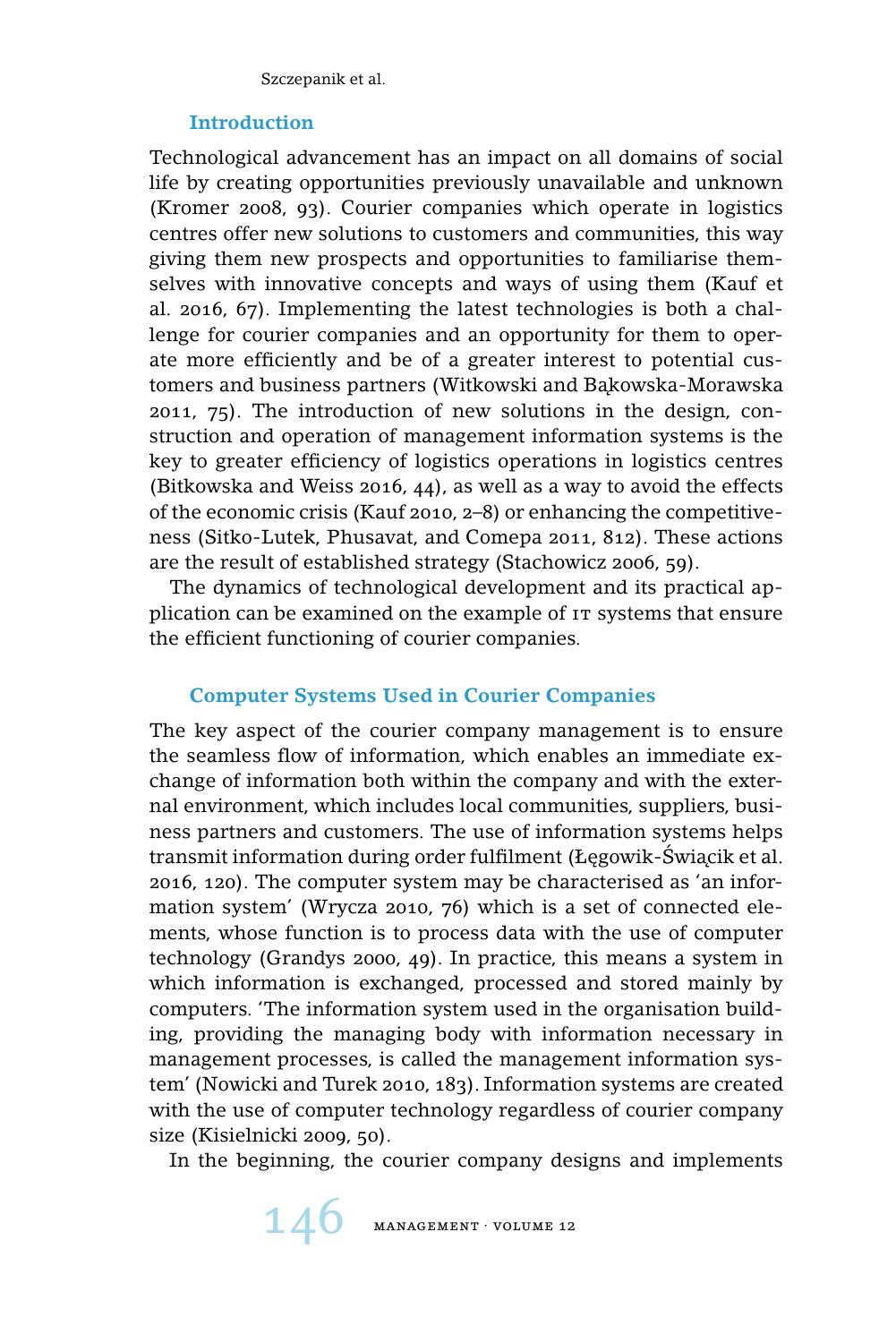appropriate structures and organisational processes. It selects a set of methods and tools to use and defines their configurations and control parameters. That enables the launch of planning applications (Kisielnicki 2013, 30). Integrating information technology tools with logistics processes means that systems become an integral part of the logistics subsystems as well as being a platform for the rationalisation of logistics operations. All activities related to the computerisation of a courier company are aimed at integrating various subsystems in order to provide faster and more efficient flow of information (D'Atri, De Marco, and Casalino 2008, 32). For that reason, integrated information systems (Wrycza 2010, 345) have been developed and implemented in courier companies. They are to be the main source of information for managers supporting them in decision-making (Liu et al. 2013, 54). Integrated information systems are the source of innovation and organisational changes, enabling the performance of work in a new way. The evolution of those systems has allowed extending the scope of their functional area and, thus, providing information support for other areas of an organisation.

Among the trends in the development of integrated computer systems are (Łobejko 2005, 8–10):

- a wider range of business services (such as, ERP II, MRP II, ECR, wms),
- better use of Internet technology in e-businesses,
- development of applications for mobile platforms,
- systems supporting knowledge management (e.g. Business Intelligence).

The progress of computer technology involves the rapid development of information systems used in the management of the organisation which has a broad range of software, often tailored to its individual needs (Ding, Guo, and Liu 2011, 133).

The courier company is required to use the entire range of  $I<sub>T</sub>$  solutions and complex IT systems to support the effective use of information (Prajogo and Olhager 2012, 135). This is done by Information and Communication Technologies (ICT). Those are the technologies involved in the collection, processing and transmission of information electronically (see stat.gov.pl). Information and communication technologies use mainly the Internet, wireless networks, fixed and mobile telephony and electronic mass media, which include radio and satellite  $\tau v$  (Pawełoszek-Korek 2009, 122). ICT technologies include it systems enabling the use of information and it solutions. There are two groups connected with ICT technology: the produc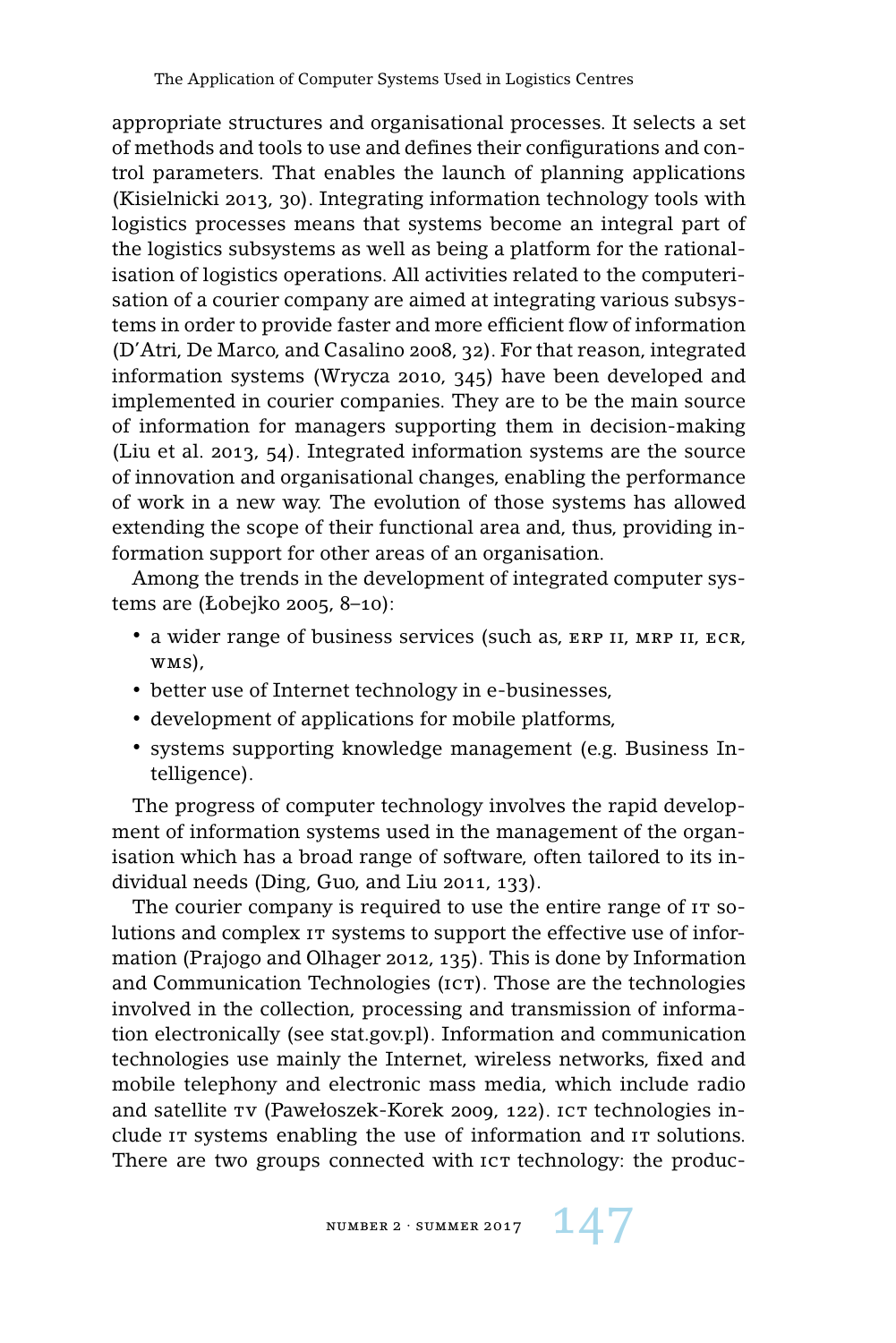tion of communication equipment (including computer, communication, network and office equipment as well as the equipment for data transmission) and services (including software, telecommunications and IT services, see www.paiz.gov.pl). ICT technology provides hardware, advanced Internet services, electronic management, electronic commerce, security of networks and systems in addition to mobile Internet access. The impact of ict on the functioning of a modern courier company and on the environment is huge. For the courier company this means the possibility of speeding up the information exchange, owning an organization virtual database, having access to Internet services and online marketing through social media (Batorski 2011). The use of  $\iota$ cr technology and the optimum application of available resources like electronic communication tools have a positive effect on the performance of courier companies by using programs to manage accounting modules, human resources, and enterprise resource planning (Uwizeyemungu and Raymond 2012, 13) (erp) (Huang and Yasuda 2016, 4–5), and to update the database on the Internet (ERP II) (Beheshti 2006,  $184-93$ ) as well as optimising property resources and providing planning and financial management of the company (MRP II) (Monk and Wagner 2006, 69). The use of systems provided by logistics centres allows courier companies to improve services of courier deliveries. Also, the use of channel distribution strategies integrating the supply chain of manufacturers, distributors and traders (e.g. the e-commerce market) in order to build a cost-effective system that responds to the specific needs of the consumer (ECR) (Wojciechowski 2011, 151–2), allows organisations to integrate modern management methods and assistive technologies in order to improve the level and quality of customer service while reducing inventory and costs throughout the supply chain. wms systems for coordinating storage and streamlining all the processes are often the technology supporting the managing system.

## **Information Systems in Logistics Centres for the Needs of Courier Services**

The logistics centre which wants to provide logistics services of high quality using modern solutions, is forced to use the IT system. Using this type of modern technology is inseparably connected with the possession of appropriate hardware and software. Logistics centres offer comprehensive service to their customers thanks to the high level of specialisation and complexity of services (Kott 2012, 78). They include services related to transportation, storage and handling, formal and legal services and associated assistance (Skowron-

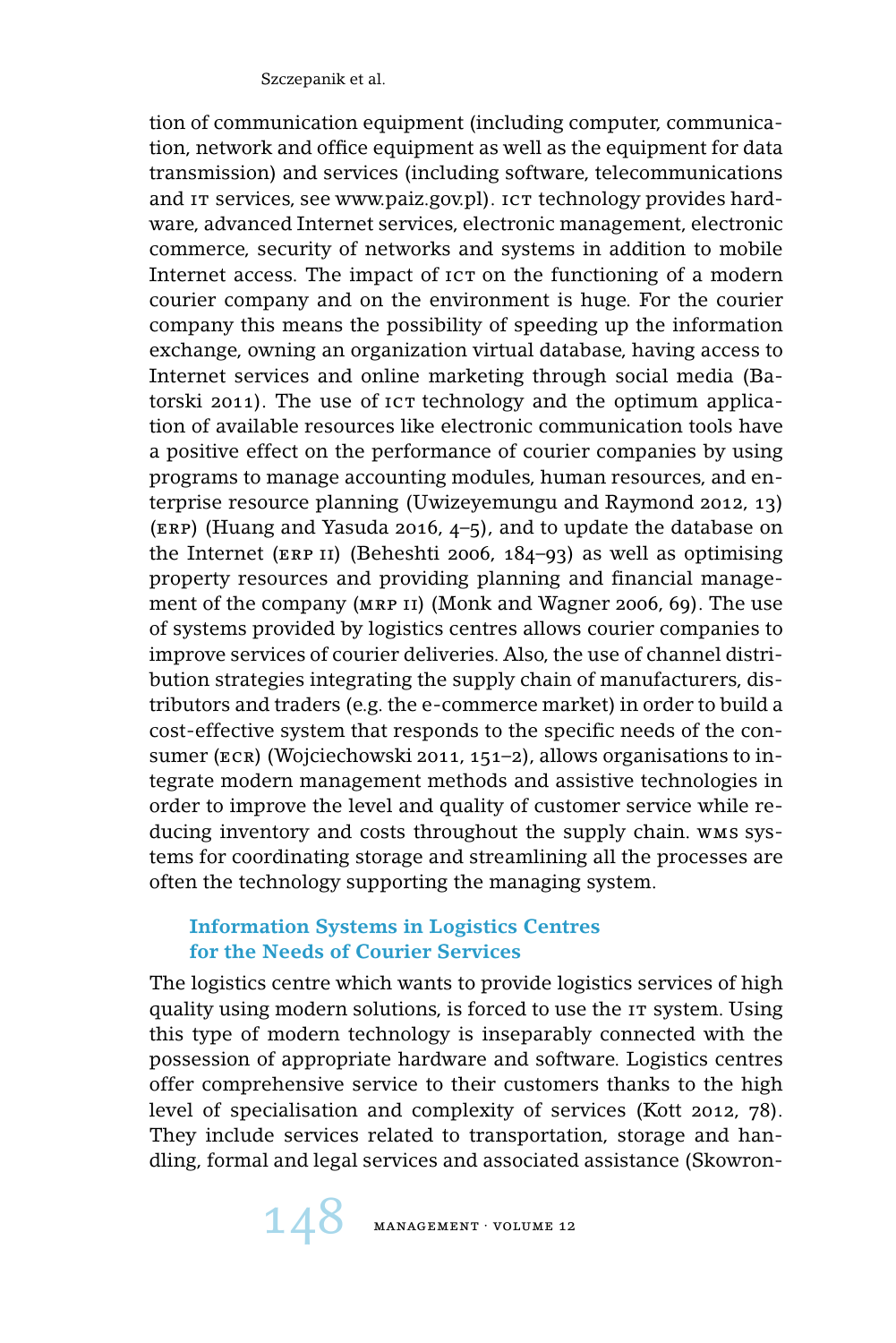The Application of Computer Systems Used in Logistics Centres

| Statement                                                                   | Yes (%) |
|-----------------------------------------------------------------------------|---------|
| Is the system essential to manage the logistics centre?                     | 100.0   |
| Does the IT system meet the expectations of the logistics centre?           | 100.0   |
| Does the logistics centre provide courier companies with the $\tau$ system? | 100,0   |

Grabowska 2010, 31). The competitiveness of courier companies nowadays requires businesses to use multiple solutions to meet customers' expectations. Quality and delivery times are the priority (Bela 2016, 49). Therefore, it is necessary to use the IT system for the efficient service. The logistics centre, which has implemented the system, is seen as a positive influence, which results in the improvement of its image.

The research task was realized by conducting a survey among courier companies operating in logistic centres in the European Union. Due to the large area of the surveyed area, the survey was addressed to companies located in the European Union countries, which exceeds 250000 km² such as Germany, France, Finland, Sweden, Spain, Italy and Poland. The survey questionnaire was distributed to 90 logistic centres with courier companies and 90 courier companies located in these logistic centres, which received 58 questionnaires completed by logistic centres and 53 questionnaires completed by courier companies. The study was designed to investigate the pairs of logistic centres associated with the courier service; therefore, questionnaires were rejected from the questionnaires that were filled out. Hence, the survey sample consists of 44 logistic centres and 44 courier companies. The survey was conducted from October 2015 to February 2016 through questionnaire survey. The activities of the surveyed logistics centres were classified according to different criteria.

Studies conducted in the logistics centres allowed us to assess the impact of the system application on managing the logistics centres.

Table 1 shows that all examined logistics centres admitted that for the management of the logistics centre the  $I\tau$  system is essential. The information system provides quick access to databases, easy communication and a range of tools to improve the operation of logistics centres. The data obtained in the study allowed determining the class of information systems used by the logistics centres.

Table 2 shows that all the logistics centres surveyed used ERP and crm systems. 79.5% of the respondents used wms, while 31.8% used ERP II. The survey also made it possible to determine whether the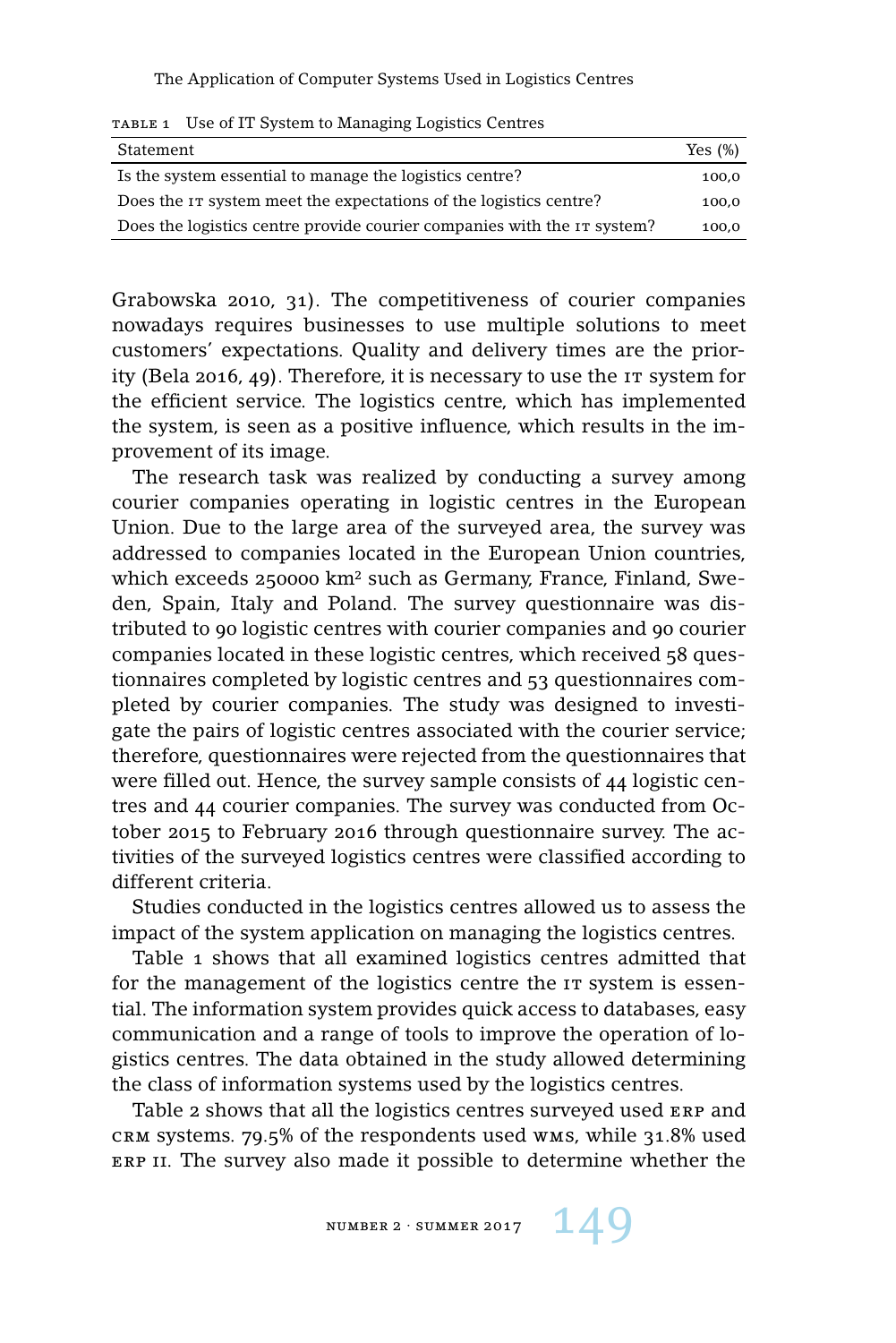#### Szczepanik et al.



table 2 Class of it Systems Used in Logistics Centres

figure 1 Number of Systems Offered by Logistics Centres Used by Courier Companies

applied information system met the expectations of the centre. The data received in the survey is presented in table 1. As shown in table 1, 100% of logistics centres are satisfied with the systems they use. That means adjusting those systems to the needs of logistics centres and logistics services. Figure 1 contains information specifying the impact of information systems on improving the functioning of the centres.

Figure 1 shows that 63.64% of the respondents believe that the impact of information systems on improving the operation of logistics centres is big. 36.36% of the respondents think the impact is very big. All logistics centres admit that the role of information systems in improving their performance is big or very big. It was also examined whether logistics centres provided courier companies with the system. Table 1 shows that all logistics centres enable courier companies the use of their system. That means that the logistics centres provide courier companies with information systems in order to ensure proper handling of logistics processes. The study allowed determining how many systems offered by logistics centres were used by courier companies. The data obtained is presented in figure 2.

31.82% of courier companies declared that they used 1 system offered by the logistics centre, 50% of the respondents used 2 systems, and 18.18% of the courier companies surveyed used 3 systems. The questionnaire allowed examining the impact of the computer system used in logistics centres on increasing the efficiency of information flow in courier companies, as shown in figure 3.

Figure 3 shows that 72.7% of courier companies said that the use of information systems offered by logistics centres affected the efficiency of information flow in courier companies to an average degree, and 27.3% of the respondents thought the influence was big. Using the computer system offered by the logistics centre improves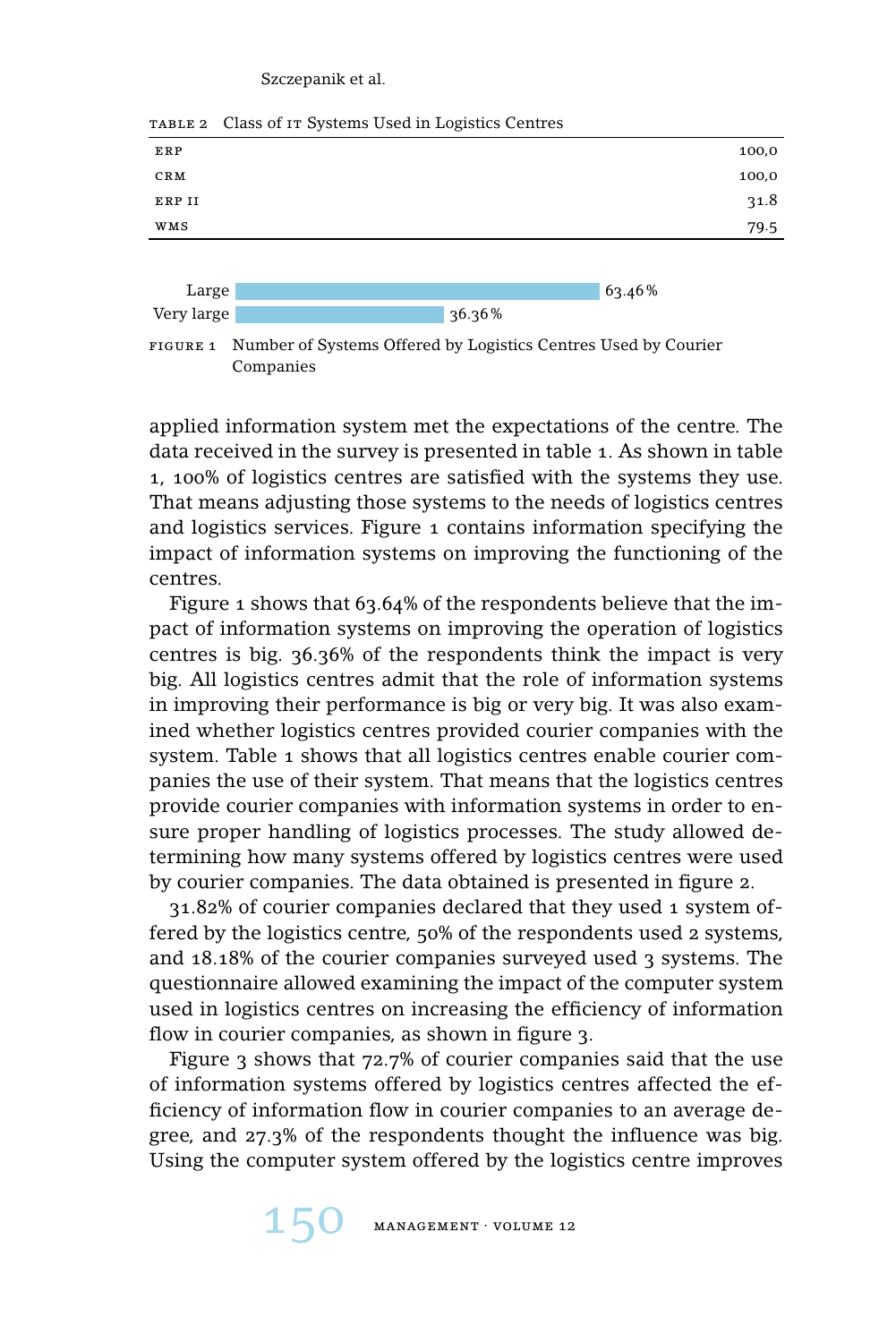The Application of Computer Systems Used in Logistics Centres



figure 2 Number of systems offered by the Logistics Centre used by the courier company



figure 3 The Extent to Which the Use of the Information System of the Logistics Centre Affects the Efficiency of Information Flow in the Courier Company

the flow of information in the courier company allowing the efficient performance of courier services.

#### **Summary**

Conducted research shown that courier companies need increasingly advanced it systems supporting the management processes. The application of  $I<sub>T</sub>$  systems in logistics centres contributes to improving business processes of courier companies (Mesjasz-Lech 2014, 94–103). The equipment of logistics centres and their infrastructure are the main elements to be taken into consideration when choosing the location of the courier company. Crucial for logistics centres and courier companies is the fact that the logistics centres are trying to tailor their services to courier companies should try to align as closely as possible based on mutual benefits. As a result, the development of courier companies depends on the logistics centres. The relationship between the logistics centre and the courier company relies in the effective implementation of logistics services. The current activity improves not only the flow of goods and information, but also the implementation of the financing strategy of logistics processes. Although a courier company is an economic entity for which logistics is the basis for action, the cooperation with the logistics centre is not a type of outsourced logistics service. It is a thought-out strategy aiming at providing courier services of high quality.

#### **References**

Batorski, D. 2011. 'Korzystanie z technologii informacyjno-komunikacyjnych.' *Contemporary Economics* 5 (3): 213–41.

Beheshti, H. M. 2006. 'What Managers Should Know about ERP/ERP II.' *Management Research News* 29 (4): 184–93.

NUMBER 2 · SUMMER 2017  $151$ 

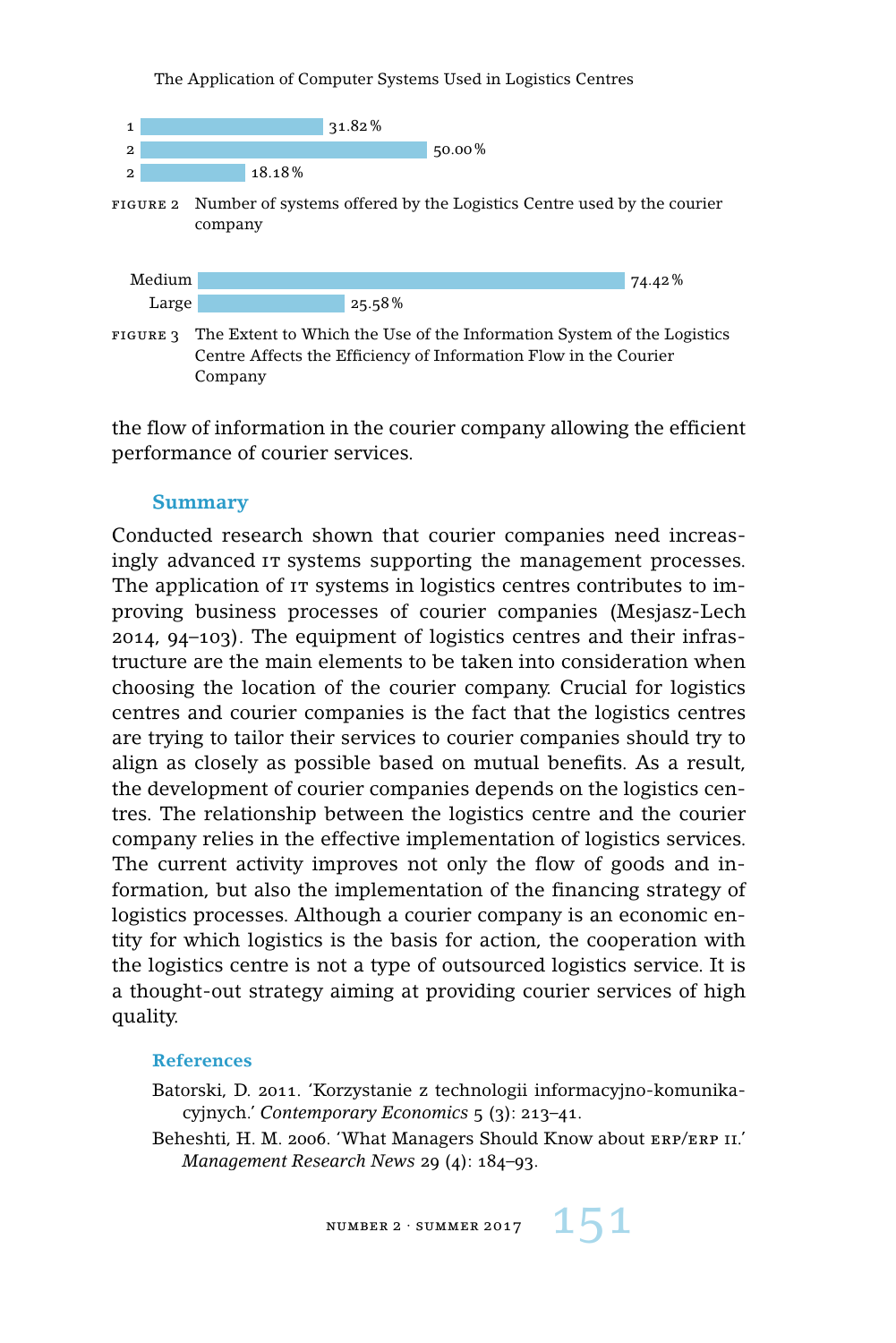Szczepanik et al.

- Bela, I. 2016. 'Logistics Trends: umi-twinn Project.' Paper presented at the 30th Microcad International Multidisciplinary Scientific Conference, Miskolc, 21–2 April.
- Bitkowska, A., and E. Weiss, ed. 2016. *Wielowymiarowość podejścia procesowego w zarz ˛adzaniu.* Warsaw: Wy˙zsza Szkoła Finansów i Zarzadzania w Warszawie.
- D'Atri A., M. De Marco, and N. Casalino. 2008. *Interdisciplinary Aspects of Information Systems Studies.* Berlin: Springer.
- Ding, H., B. Guo, and Z. Liu. 2011. 'Information Sharing and Profit Allotment Based on Supply Chain Cooperation.' *International Journal of Production Economics* 133:70–9.
- Grandys, A. 2000. Marketing i technologia informacyjna: o związkach *strategii marketingowych.* Łód´z: Lodart.
- Huang T., and K. Yasuda. 2016. 'Comprehensive Review of Literature Survey Articles on erp.' *Business Process Management Journal* 22  $(1): 4-5.$
- Kauf, S. 2010. 'Globalny kryzys gospodarczy a struktura łancuchów ´ dostaw.' *Gospodarka Materiałowa i Logistyka,* no. 1: 2–8.
- Kauf S., E. Płaczek, A. Sadowski, J. Szołtysek, and S. Twaróg. 2016. *Vademecum logistyki.* Warsaw: Difin.
- Kisielnicki, J. 2009. mis *systemy informatyczne zarzadzania*. Warsaw: Placet.
- . 2013. *Systemy informatyczne zarz ˛adzania.* Warsaw: Placet.
- Kott, I. 2012. 'Przestrzenno-transportowe uwarunkowania lokalizacji centrów logistycznych.' Zeszyty Naukowe Politechniki Czestochow*skiej: Zarz ˛adzanie,* no. 8: 70–8.
- Kromer, B. 2008. 'Wiedza jako podstawowy czynnik funkcjonowania organizacji inteligentnej.' *Zeszyty Naukowe Instytutu Ekonomii i Zarz ˛adzania,* no. 12: 93–9.
- Liu, H., W. Ke, K. K. Wei, and Z. Hua. 2013. 'The Impact of it Capabilities on Firm Performance: The Mediating Roles of Absorptive Capacity and Supply Chain Agility.' *Decision Support Systems* 54 (3): 1452–62.
- Legowik-Świącik S., M. Łegowik-Małolepsza, M. Stępień, and T. Turek. 2016. 'Information Management in Dispersed Enterprises with the Use of Business Intelligence.' Paper presented at the 30th Microcap International Multidisciplinary Scientific Conference, Miskolc, 21–2 April.
- Łobejko, S. 2005. *Systemy informacyjne w zarz ˛adzaniu wiedz ˛a i innowacj ˛a w przedsiębiorstwie*. Warsaw: sGн.
- Mesjasz-Lech, A. 2014. 'The Use of IT Systems Supporting the Realization of Business Processes in Enterprises and Supply Chains in Poland.' *Polish Journal of Management Studies* (10) 2: 94–103.
- Monk, E., and B. Wagner. 2006. *Concepts in Enterprise Resource Planning.* Boston, ma: Course Technology.

152 MANAGEMENT · VOLUME 12